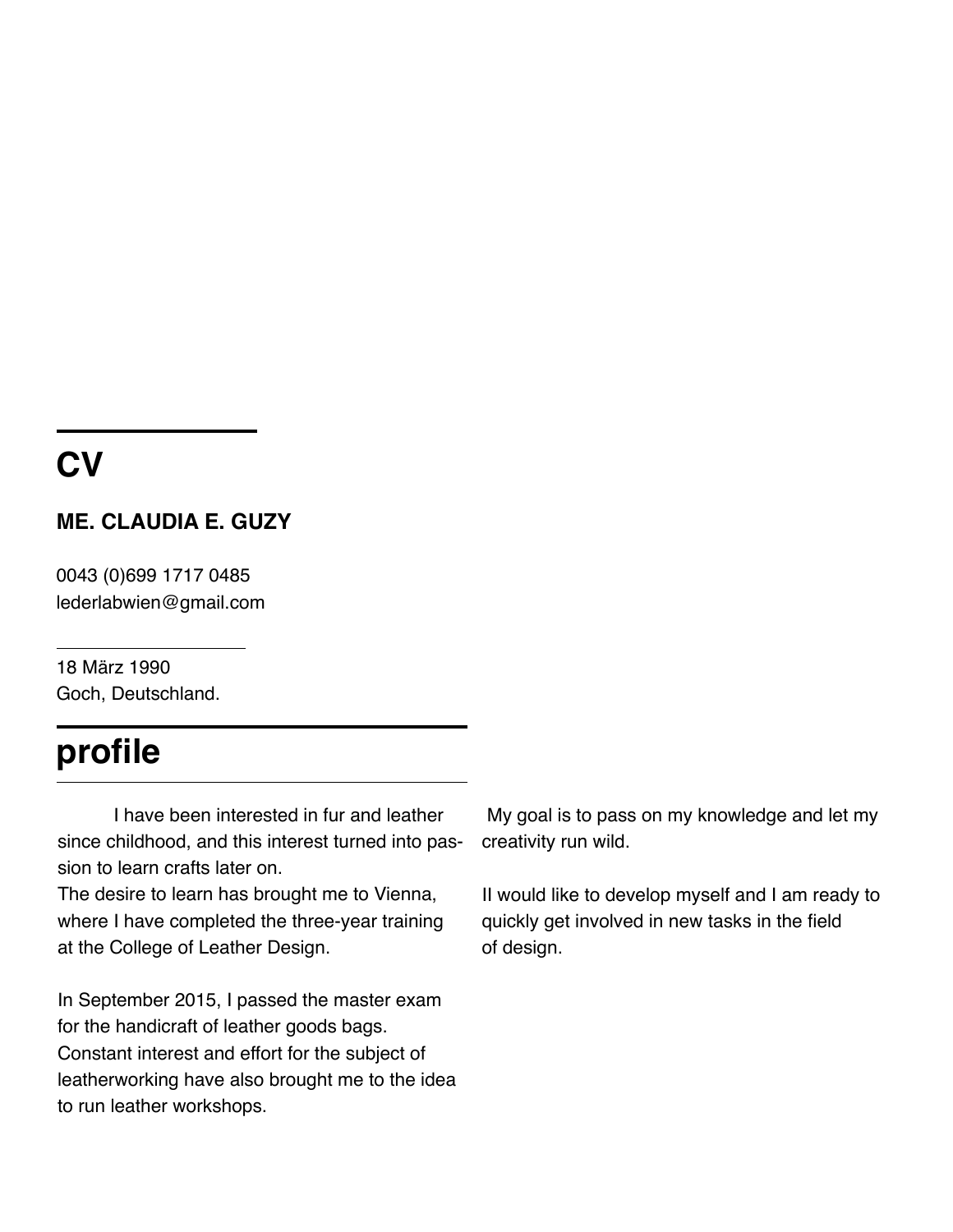# **indipendant work**

#### **CLAUDIA GUZY BAGS**

Since 2015 Claudia Guzy creates leather Bags and Accessories.

The brand stands for classic forms, playful colors and shapes. These fancy creations are made with passion for the highest quality and craftsmanship.

Please take a look at www.claudiaguzy.com.

#### **06/2006 - 08/2006 FURNITURE AND LEATHER WORKSHOP**

Wodzisław Śląski, Poland

Position: Intern Tasks:

• Fit development and fitting, presentations, exhibitions and prizes

### **work experiance**

# **presentations, exhibi- tions and awards**

#### **Since 2016**

#### **CLAUDIA GUZY WORKSHOPS**

Tautenheyngasse 1150

Position: Workshop Management, Direction Tasks:

• Cutting development, fit, fitting and commenting on prototypes.

• Production support

• Collection presentation / customers

#### **10 / 2010-03 / 2012**

#### **FURNITURE & LEATHER FASHION**

Landstaße 1030, Vienna Position: Workshop guidance, Management Tasks:

- Designing, fitting and commenting on prototypes.
- Collection presentation / customers

**01-05 / 2015 Jugend Innovativ, Vienna, Austria**

Category DESIGN Special Prize, Design Study Trip to London.

#### **05/2015**

Professional competition for workers and employees for Vienna Vienna, Austria

#### **11/2013 - 04/2014**

Object production for Jakob Lena Knebl's exhibition "There Are More Things" Innsbruck, **Austria**